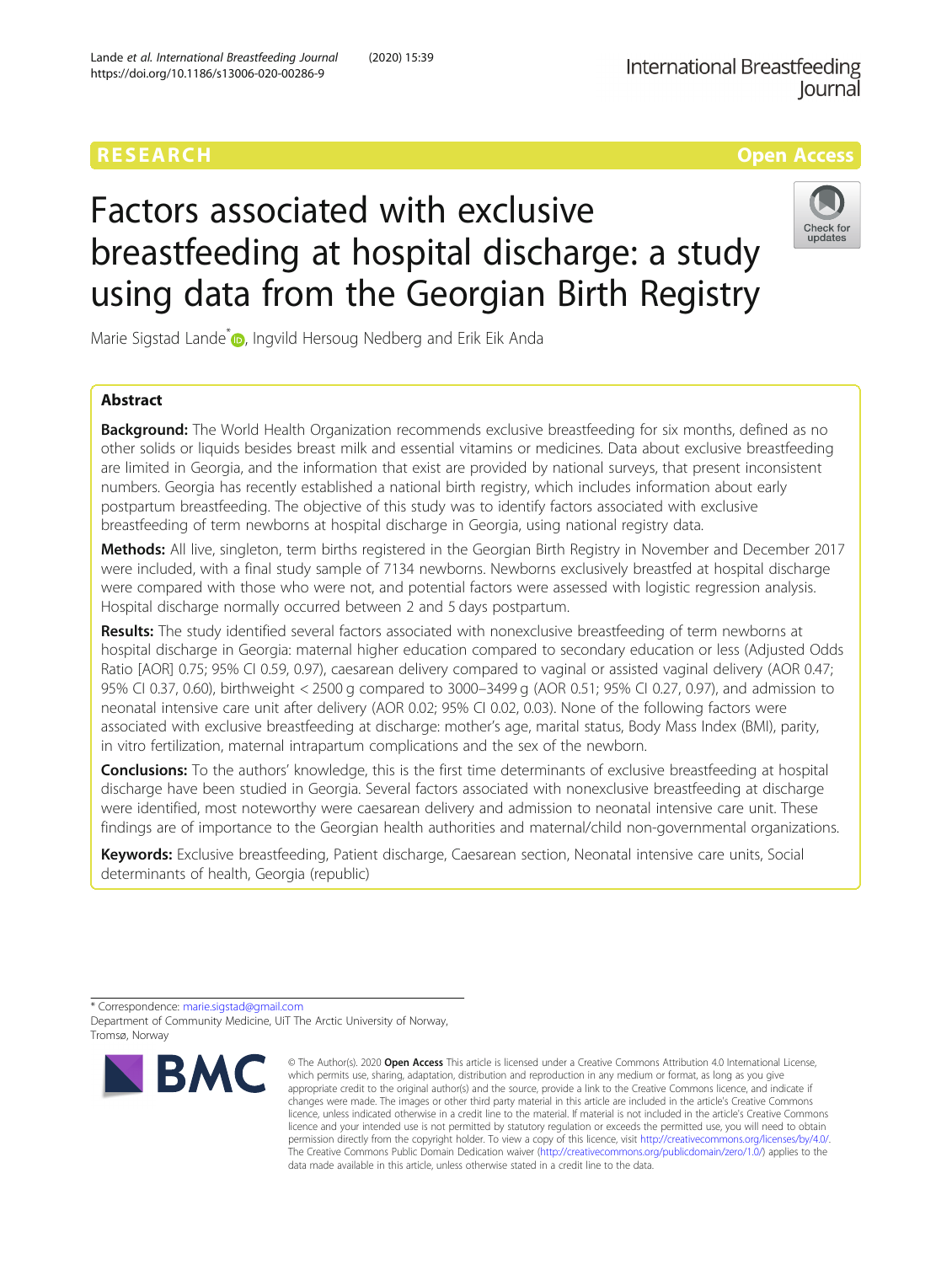# Background

The World Health Organization (WHO) recommends exclusive breastfeeding for the first six months of a child's life, defined as no other solids or liquids besides breast milk and essential vitamins or medicines, and continued breastfeeding up to the age of two years or beyond [[1\]](#page-8-0). To facilitate exclusive breastfeeding, the WHO promotes immediate skin-to-skin contact between mothers and newborns, and initiation of breastfeeding within one hour of delivery [[2\]](#page-8-0). In low- and middleincome countries, only 37% of children under the age of six months are exclusively breastfed [\[3\]](#page-8-0), despite the fact that breastfeeding is associated with numerous shortand long-term health advantages for both the mother and child. For mothers, long-term benefits include lower risk of breast cancer, ovarian cancer, and type II diabetes mellitus [[4\]](#page-8-0). In children, breastfeeding has a protective effect against gastrointestinal and respiratory infections below five years of age  $[5]$  $[5]$ , with a clear dose-response relationship [\[6](#page-8-0)] of long-term effects include lower odds of obesity and overweight in childhood and later life [[7,](#page-8-0) [8\]](#page-8-0).

Many factors affect breastfeeding; they can be maternal, newborn, or obstetric in nature and are often interlinked. Older age of the mother has been positively associated with exclusive breastfeeding (EBF) at discharge [[9\]](#page-8-0). The relation between maternal age and EBF might be partly explained by parity, but this link is uncertain. Overweight and obesity has been associated with lower odds of exclusive breastfeeding [\[10](#page-8-0)], which may be related to both physical and psychosocial factors. Higher education and high socio-economic status of the mother are associated with increased rates of breastfeeding initiation and duration in high-income countries, for both exclusive and any breastfeeding  $[10-14]$  $[10-14]$  $[10-14]$  $[10-14]$  $[10-14]$ , whereas in lowand middle-income countries this association is inversed [[15](#page-8-0)–[19](#page-8-0)]. Studies from all over the world indicate a negative association between caesarean delivery and breastfeeding  $[9, 14, 15, 20-25]$  $[9, 14, 15, 20-25]$  $[9, 14, 15, 20-25]$  $[9, 14, 15, 20-25]$  $[9, 14, 15, 20-25]$  $[9, 14, 15, 20-25]$  $[9, 14, 15, 20-25]$  $[9, 14, 15, 20-25]$  $[9, 14, 15, 20-25]$  $[9, 14, 15, 20-25]$ . In addition to maternal and/ or newborn distress, the effect of caesarean delivery on early breastfeeding might be related to delayed onset of lactation, problems with newborn suckling, disrupted early skin-to-skin contact and mother-newborn interaction, and postoperative hospital practices [[23](#page-8-0)].

Located in the Caucasus region, Georgia is categorized as an upper-middle income developing country, ranked 70 of 188 countries in the 2017 Human Development Index [\[26](#page-8-0)]. Georgia has a population of 3.7 million; 87% consider themselves as ethnic Georgians and almost 11% are from the neighboring countries Armenia and Azerbaijan [\[27\]](#page-9-0). The infant mortality rate decreased from 22.5 in 2009 to 9.6 per 1000 livebirths in 2017, with a fertility rate of 2.1 in 2017 [\[27](#page-9-0)]. All medical facilities in Georgia are private. The beneficiaries of private insurance have decreased since Georgia introduced

Universal Health Care in 2013. Basic obstetric care is free, which currently includes eight antenatal visits and the delivery. All Georgian mothers deliver at maternity wards with qualified healthcare personnel (99.9%) [\[28](#page-9-0)], and the average length of stay for vaginal delivery is 3–4 days and for caesarean delivery 5–6 days [\[29](#page-9-0)].

During the early 2000s, awareness increased about the advantages of breastfeeding in Georgia. In 2004, 14 out of 78 maternity wards in the country were designated as baby-friendly through the Baby-Friendly Hospital Initiative (BFHI), a global initiative to promote and support breastfeeding by WHO and the United Nations Chil-dren's Fund [\[30\]](#page-9-0). However, today there are no babyfriendly hospitals left in Georgia due to lack of follow-up on the initiative and breastfeeding support after discharge is lacking at primary healthcare level. Data on breastfeeding practice in Georgia are limited. The information that does exist are provided by national surveys, which have presented inconsistent numbers. One survey from 2010 showed that 20% of mothers initiated breastfeeding within one hour of delivery [\[29\]](#page-9-0), while another survey from the same year reported a proportion of 66% [[31\]](#page-9-0). According to a survey from 2005, only 11% of children under six months were exclusively breastfed [\[32](#page-9-0)], whereas in 2010 this proportion was reported to be as much as 55% [[31\]](#page-9-0).

Georgia introduced a national birth registry in 2016, the Georgian Birth Registry (GBR) [[33](#page-9-0)], which collects medical data from antenatal visits, as well as data from the delivery and postpartum period until discharge from the maternity ward/hospital. Reporting to the GBR is mandatory. Designated health professionals receive training in how to manage the register, and are then responsible for teaching the staff at their own facility. The GBR includes information on early postpartum breastfeeding. The objective of this study was to identify factors associated with exclusive breastfeeding of term newborns at hospital discharge in Georgia, using national registry data.

# **Methods**

The study population consisted of all births registered in the GBR from November 1st to December 31st 2017  $(n = 8159$  newborns). Because this study looks at term newborns only (born between gestational age  $37<sup>+0</sup>$  and  $41<sup>+6</sup>$  weeks) [[34\]](#page-9-0), all preterm and post-term births were excluded ( $n = 721$ ). Gestational age was estimated by the first day of the last menstrual period in 70.1% of the sample, with the rest being estimated by ultrasound. Stillbirths ( $n = 76$ ) and neonatal deaths ( $n = 38$ ) were also excluded, as were newborns with a HIV-positive mother  $(n=5)$  or a surrogate mother  $(n=52)$ . Multiple births  $(n = 246)$  were excluded because these mothers face greater challenges to initiate and to continue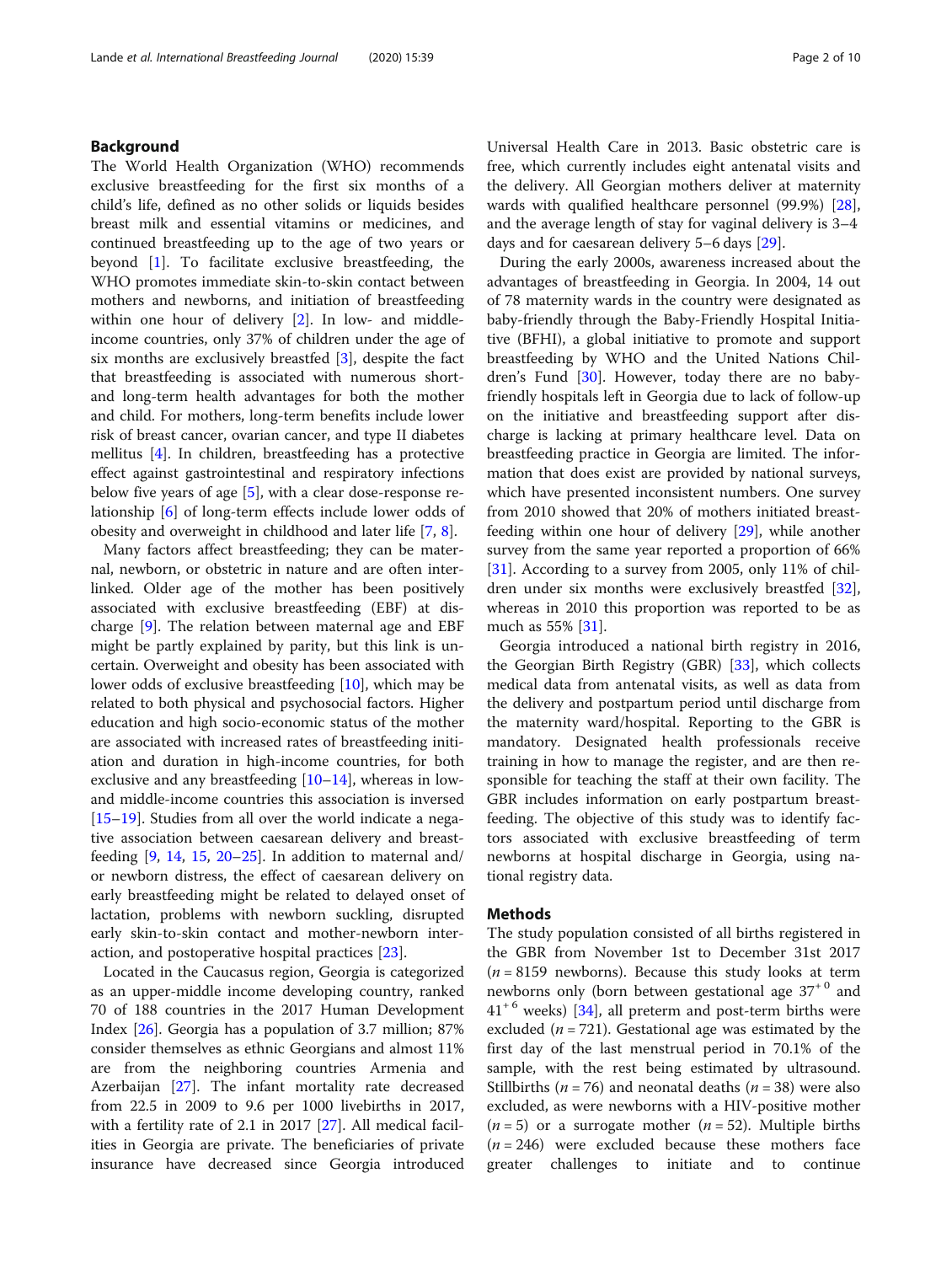# Variables

The outcome variable of interest was exclusive breastfeeding at hospital discharge, defined as the newborn receiving only breast milk the last feedings before discharge. Nonexclusive breastfeeding included documentation of mixed feeding, formula feeding, or parenteral feeding (intravenous administration of nutrition) in the last feedings before hospital discharge. Newborn discharge normally occurred between two to five days postpartum, with a median of three days for vaginal delivery and four days for caesarean delivery. Potential factors were selected based on the existing literature. The variables had to be available in the GBR dataset and reliable for the study purpose. Three categories of variables were considered: maternal, delivery, and newborn.

The maternal variables were mother's age, marital status, education level, body mass index (BMI), parity and in vitro fertilization. Mother's age at delivery was given in years and used in a continuous form in the regression analysis. For descriptive purposes, mother's age was further categorized into five groups: < 20, 20–24, 25–29, 30–34, and  $\geq$  35 years. The youngest mother in the study sample was 14 years and the oldest was 52, which is biologically plausible; thus, no cut-offs were applied. Marital status was categorized as single, which included a small number of divorced women  $(n = 2)$ , married, and unknown. Education level was categorized as completed secondary education or less, higher education, and unknown. BMI was computed by dividing the mother's weight in kg at the first antenatal visit (before week 12 of pregnancy) by her height in  $m^2$ . If the weight was not measured before week 12, the mother's self-reported pre-pregnancy weight was used. BMI was then categorized in accordance with the WHO classification system [ $36$ ]: underweight (<  $18.5 \text{ kg/m}^2$ ), normal weight (18.5-< 25 kg/m<sup>2</sup>), overweight (25 - < 30 kg/m<sup>2</sup>) and obese ( $\geq 30$ kg/m<sup>2</sup>). Extreme BMI values (< 15 and  $\geq 60$  kg/m<sup>2</sup>) were excluded from the statistical analysis [\[37](#page-9-0)]. Parity (i.e., the total number of previous live and stillbirths per woman), was categorized as 0, 1, 2, and  $\geq$  3 births. Three or more births were merged into one group because of low numbers. In vitro fertilization for the current birth was included as a dichotomous variable.

The delivery variables included were mode of delivery and maternal intrapartum complications. Mode of delivery was dichotomized as caesarean delivery (including both elective and emergency caesarean delivery) and vaginal delivery (including assisted delivery with forceps or vacuum, manual handling of breech delivery, and cases of episiotomy). Maternal intrapartum complications that may affect breastfeeding were constructed as one dichotomous variable and coded as "yes" if the mother experienced any of the following conditions: placenta praevia,

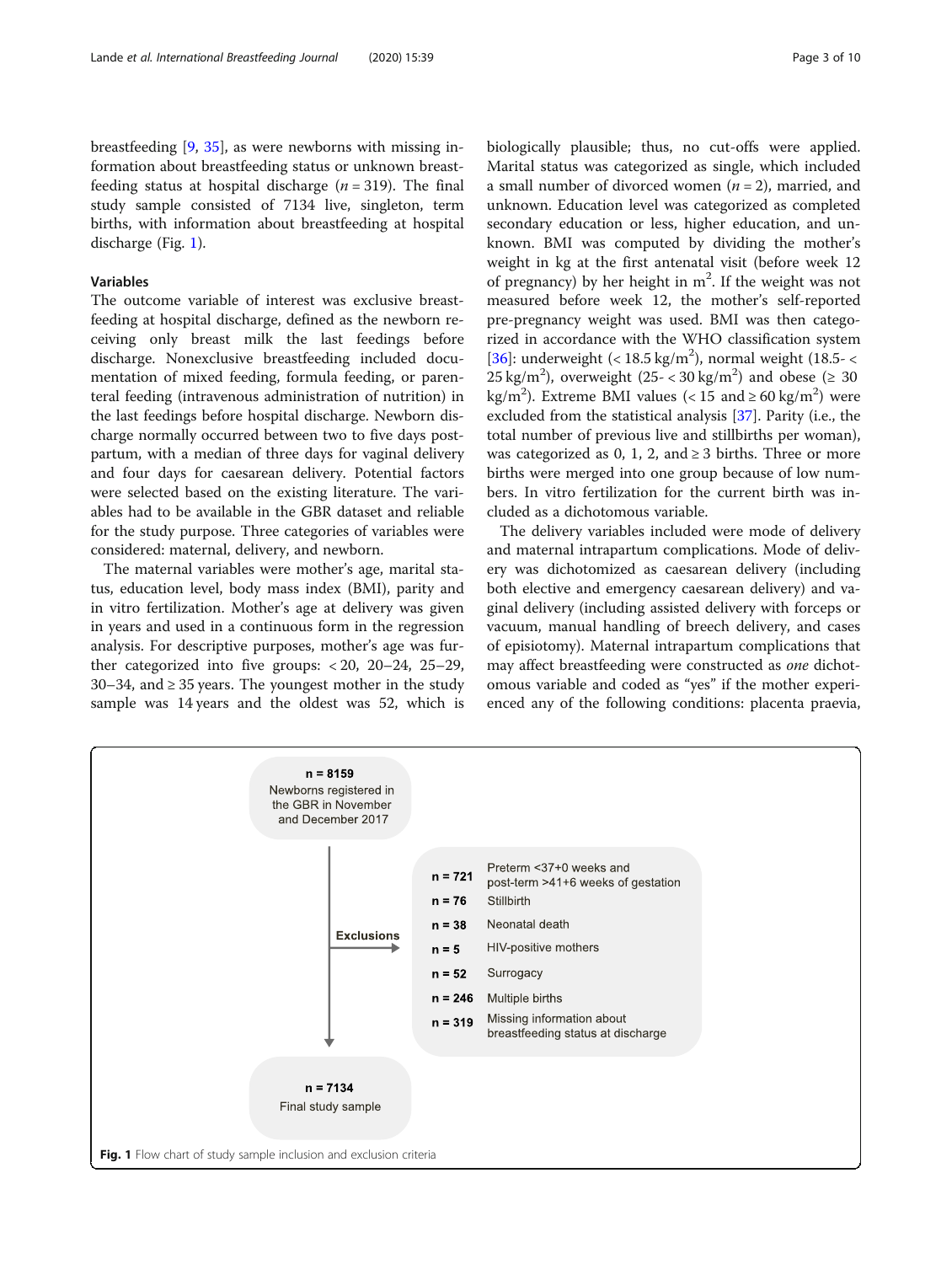placental abruption, meconium in amniotic fluid, umbilical cord prolapse, shoulder dystocia, uterine rupture, eclampsia during labor, retained placenta, uterine atony, or hemorrhage with total amount of bleeding > 500 ml.

Newborn variables were admission to neonatal intensive care unit (NICU) after delivery, birth weight and newborn sex. A NICU admission right after delivery leads to separation of mother and newborn, disrupting the early initiation of breastfeeding. Admission to NICU was included as a dichotomous variable. Unknown NICU admission was coded as missing due to the small numbers in the sample ( $n = 129$ ). Birthweight was measured in grams and categorized as < 2500 g, 2500–2999 g, 3000–3499 g, 3500–3999 g, and ≥ 4000 g. Extreme values of < 500 g and > 7000 g were excluded from the analysis. The group that included the mean value (3000– 3499 g) was set as the reference.

#### Statistical analysis

The statistical analysis was conducted using R version 3.4.3 [[38](#page-9-0)]. Demographic characteristics of the mothers and their newborns according to breastfeeding status at hospital discharge were compared using independent ttest, Wilcoxon rank-sum test, or chi-square test when appropriate. Logistic regression was used to assess potential factors associated with the newborn being exclusively breastfed at hospital discharge. The analyses were performed in accordance with the model building strategy described in Veierød et al. [\[39](#page-9-0)]. Variables that were significant at the 0.25 level in the univariable model were initially selected for inclusion in the multivariable model. Stepwise elimination was applied, and the full and reduced models were compared using the likelihood ratio test if more than one variable was removed. The changes in the coefficients (ß) of the remaining variables were computed to test if the removed variable(s) were needed to adjust for others in the model. If one coefficient changed by more than 20%, the variable was kept as a confounder in the final model. These steps were repeated until all variables left in the model were either significant or important confounders of other variables in the model. Only subjects without missing values on the variables in the final model were included  $(n = 6993)$ . The following plausible interactions between the variables in the model were tested: parity and maternal age, parity and education level, parity and delivery mode, education level and delivery mode, maternal age and delivery mode, and NICU and birthweight. None of the interactions were significant. Case-wise diagnostics and multicollinearity were examined. The final model was tested for overall goodness-of-fit using the Hosmer-Lemeshow test. The results are presented with odds ratios (OR) and confidence intervals (CI), using the significance level 0.05.

# Results

Of the 7134 newborns in the study sample, 6583 (92.3%) were exclusively breastfed at hospital discharge and 551 were not. Maternal, delivery, and newborn characteristics differed by breastfeeding status at hospital discharge (Table [1\)](#page-4-0).

In adjusted analyses, education level, mode of delivery, birthweight, and admission to NICU were identified as factors associated with nonexclusive breastfeeding at hospital discharge. Mothers with higher education were 25% less likely to exclusively breastfeed at hospital discharge compared to mothers with secondary education or less (AOR 0.75; 95% CI 0.59, 0.97). Newborns born by caesarean delivery were 53% less likely to be exclusively breastfed at hospital discharge compared to those born by vaginal delivery (AOR 0.47; 95% CI 0.37, 0.60). The newborns with the lowest birth weight  $( $2500 \text{ g}$ )$ had 49% lower odds of receiving exclusive breastfeeding at hospital discharge compared to those weighing 3000– 3499 g (AOR 0.51; 95% CI 0.27, 0.97). In addition, admission to NICU after delivery was strongly associated with nonexclusive breastfeeding at hospital discharge. Newborns admitted to NICU were 98% less likely to be exclusively breastfed at hospital discharge compared to newborns who were not admitted (AOR 0.02; 95% CI 0.02, 0.03). None of the tested interaction terms were significant (Table [2\)](#page-6-0).

# **Discussion**

The study identified several factors associated with nonexclusive breastfeeding at hospital discharge: maternal higher education compared to secondary education or less, caesarean delivery compared to vaginal delivery, birth weight < 2500 g compared to 3000–3499 g, and admission to NICU.

In line with research from other low- and middleincome countries  $[15–19]$  $[15–19]$  $[15–19]$  $[15–19]$  $[15–19]$ , the current study showed that mothers with higher education were less likely to exclusively breastfeed their newborns at hospital discharge. This finding is the opposite of what is seen in most high-income countries [[10](#page-8-0)–[14](#page-8-0)]. The association between education and exclusive breastfeeding in Georgia might be related to the work situation of mothers and the prospect of paid maternity leave. The unemployment rate among women in Georgia is low (11.2% in 2018, which is 2.7% lower than men) [[40\]](#page-9-0). According to the Labour code of Georgia, a mother is entitled to 183 days ( $\sim$  26 weeks) of paid maternity leave financed by the state with a maximum of 1000 Georgian Lari [[41\]](#page-9-0), or around 305 Euro for the whole maternity leave. The legislation also states that employers and employees can agree on additional benefits [\[41](#page-9-0)]. However, for higher educated mothers with a well-paid job and for those without extra benefits, the compensation may be insufficient. If the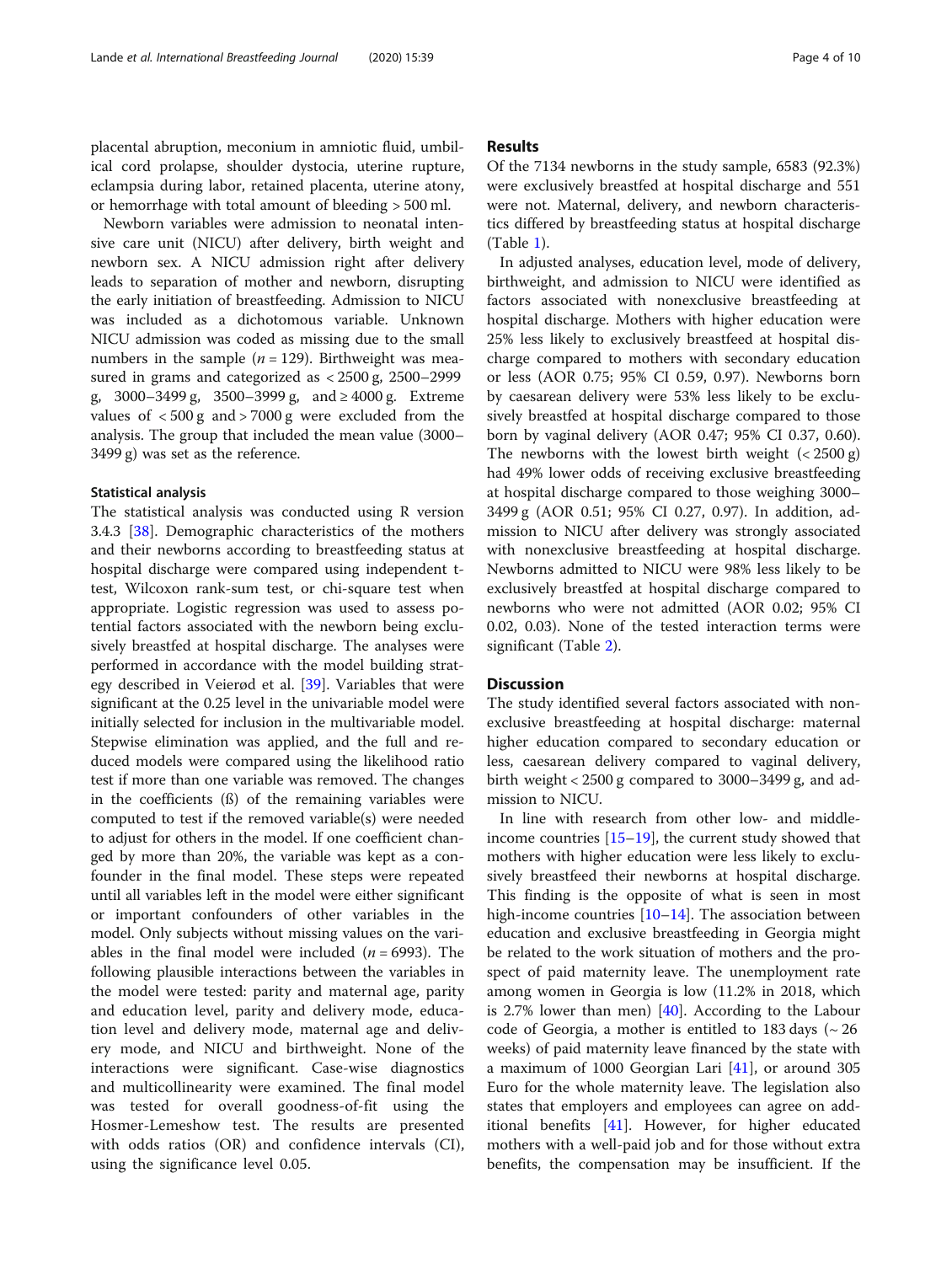<span id="page-4-0"></span>

|  |  |  |  | Table 1 Maternal, delivery, and newborn characteristics according to breastfeeding status at hospital discharge <sup>a</sup> |
|--|--|--|--|------------------------------------------------------------------------------------------------------------------------------|
|  |  |  |  |                                                                                                                              |

|                                                             | Exclusive breastfeeding at<br>discharge | Nonexclusive breastfeeding at<br>discharge |         | $p$ - value Both groups<br>combined | Total $N^b$ |
|-------------------------------------------------------------|-----------------------------------------|--------------------------------------------|---------|-------------------------------------|-------------|
| N (mother-newborn pairs)                                    | 6583                                    | 551                                        |         | 7134                                |             |
| <b>Mothers</b>                                              |                                         |                                            |         |                                     |             |
| Age at delivery in years mean (SD)                          | 27.4 (5.63)                             | 28.4 (5.75)                                |         | $<$ 0.001 27.5 (5.65)               |             |
| Age at delivery in years %                                  |                                         |                                            | 0.003   |                                     |             |
| $< 20$                                                      | 6.8                                     | 5.3                                        |         | 6.7                                 | 475         |
| $20 - 24$                                                   | 26.4                                    | 21.4                                       |         | 26.0                                | 1855        |
| $25 - 29$                                                   | 33.2                                    | 33.9                                       |         | 33.3                                | 2373        |
| $30 - 34$                                                   | 21.8                                    | 22.9                                       |         | 21.9                                | 1560        |
| $\geq 35$                                                   | 11.8                                    | 16.5                                       |         | 12.2                                | 871         |
| Marital status %                                            |                                         |                                            | 0.13    |                                     |             |
| Single                                                      | 13.1                                    | 11.3                                       |         | 13.0                                | 924         |
| Married                                                     | 50.1                                    | 54.4                                       |         | 50.4                                | 3598        |
| Unknown                                                     | 36.8                                    | 34.3                                       |         | 36.6                                | 2612        |
| Education level %                                           |                                         |                                            | < 0.001 |                                     |             |
| Secondary school or less                                    | 56.7                                    | 48.5                                       |         | 56.0                                | 3996        |
| Higher education                                            | 34.9                                    | 45.6                                       |         | 35.8                                | 2551        |
| Unknown                                                     | 8.4                                     | 6.0                                        |         | 8.2                                 | 586         |
| BMI in kg/m <sup>2</sup> , median (25th-75th<br>percentile) | 22.9 (20.5-26.0)                        | 23.2 (20.8-26.6)                           | 0.14    | 22.9 (20.6-26.1)                    |             |
| BMI in kg/m <sup>2</sup> , %                                |                                         |                                            | 0.23    |                                     |             |
| < 18.5                                                      | 7.5                                     | 7.0                                        |         | 7.5                                 | 465         |
| $18.5 - < 25$                                               | 60.3                                    | 59.5                                       |         | 60.3                                | 3735        |
| $25 - < 30$                                                 | 21.6                                    | 20.0                                       |         | 21.5                                | 1334        |
| $\geq 30$                                                   | 10.5                                    | 13.4                                       |         | 10.7                                | 663         |
| Parity %                                                    |                                         |                                            | 0.03    |                                     |             |
| $\mathbf 0$                                                 | 39.8                                    | 43.0                                       |         | 40.1                                | 2860        |
| $\mathbf{1}$                                                | 38.4                                    | 32.5                                       |         | 37.9                                | 2707        |
| $\overline{2}$                                              | 16.9                                    | 18.0                                       |         | 17.0                                | 1210        |
| $\geq$ 3                                                    | 4.9                                     | 6.5                                        |         | 5.0                                 | 357         |
| In vitro fertilization %                                    | 0.7                                     | 0.9                                        | 0.42    | 0.7                                 | 48          |
| <b>Delivery</b>                                             |                                         |                                            |         |                                     |             |
| Mode of delivery %                                          |                                         |                                            | < 0.001 |                                     |             |
| Vaginal delivery                                            | 58.3                                    | 46.2                                       |         | 57.3                                | 4089        |
| Caesarean delivery                                          | 41.7                                    | 53.8                                       |         | 42.7                                | 3041        |
| Maternal intrapartum complications<br>$\%$                  | 4.8                                     | 5.4                                        | 0.58    | 4.9                                 | 347         |
| <b>Newborns</b>                                             |                                         |                                            |         |                                     |             |
| Newborn sex %                                               |                                         |                                            | 0.88    |                                     |             |
| Female                                                      | 48.3                                    | 48.7                                       |         | 48.3                                | 3447        |
| Male                                                        | 51.7                                    | 51.3                                       |         | 51.7                                | 3685        |
| Birthweight in g, mean (SD)                                 | 3364 (426.5)                            | 3274 (516.9)                               |         | $< 0.001$ 3357 (434.8)              |             |
| Birthweight in g %                                          |                                         |                                            | < 0.001 |                                     |             |
| < 2500                                                      | 1.5                                     | 5.1                                        |         | 1.8                                 | 125         |
| 2500-2999                                                   | 15.4                                    | 19.2                                       |         | 15.7                                | 1121        |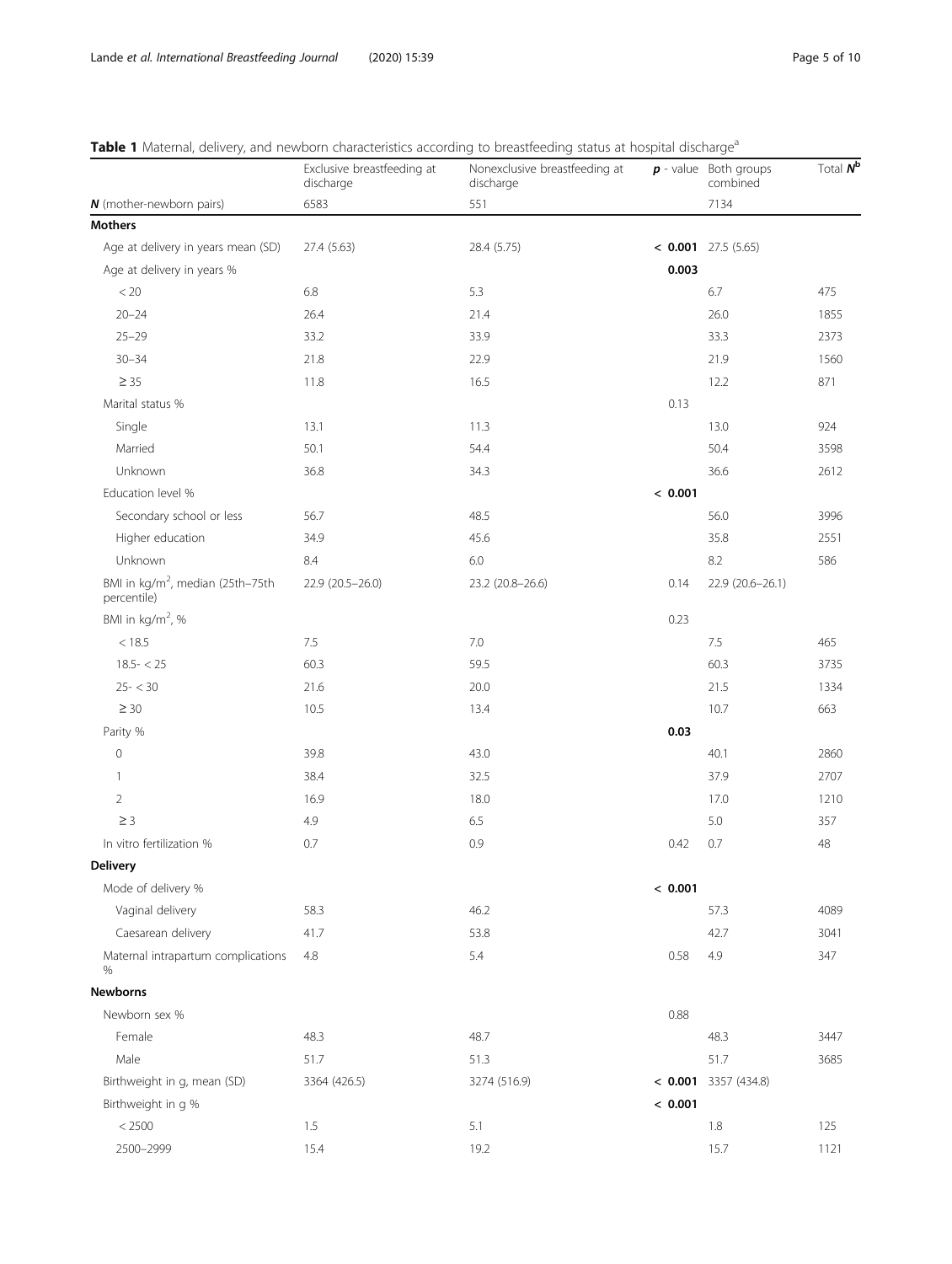|                                 | Exclusive breastfeeding at<br>discharge | Nonexclusive breastfeeding at<br>discharge |         | $p$ - value Both groups<br>combined | Total $N^b$ |
|---------------------------------|-----------------------------------------|--------------------------------------------|---------|-------------------------------------|-------------|
| <b>N</b> (mother-newborn pairs) | 6583                                    | 551                                        |         | 7134                                |             |
| 3000-3499                       | 44.0                                    | 41.9                                       |         | 43.9                                | 3127        |
| 3500-3999                       | 30.5                                    | 26.1                                       |         | 30.1                                | 2148        |
| $\geq 4000$                     | 8.6                                     | 7.6                                        |         | 8.5                                 | 606         |
| Admission to NICU %             | 8.                                      | 43.7                                       | < 0.001 | -4.4                                | 308         |

Table 1 Maternal, delivery, and newborn characteristics according to breastfeeding status at hospital discharge<sup>a</sup> (Continued)

 $\textdegree$ The Georgian Birth Registry, November–December 2017 (n = 7134)

SD standard deviation, BMI body mass index, NICU neonatal intensive care unit

<sup>b</sup>For some variables, the numbers do not add up to the total (n = 7134) because of missing values: education n = 7133, BMI n = 6197, mode of delivery n = 7130, newborn sex  $n = 7132$ , birthweight  $n = 7127$ , and admission to NICU  $n = 7005$ 

mother returns to work early for economical or other reasons, exclusive breastfeeding in the postpartum period would probably not be a top priority.

Newborns born by caesarean delivery were less likely to be exclusively breastfed at hospital discharge compared to newborns born by vaginal or assisted vaginal delivery. This finding is in accordance with other studies [[9,](#page-8-0) [21](#page-8-0)–[23\]](#page-8-0). The proportion of caesarean deliveries is noticeably higher in Georgia (43.5% in 2016) [\[33\]](#page-9-0) compared to the mean in European countries (25.2% in 2010) [[42\]](#page-9-0). Considering this high rate, the negative association with early postpartum exclusive breastfeeding is of particular interest. Indeed, excessive rates of caesarean delivery is associated with several short- and long-term health risks for both the mother and newborn [[43\]](#page-9-0), and lower odds of exclusive breastfeeding at hospital discharge adds to the list of health risks. One of the Ten steps to Successful Breastfeeding in the BFHI is immediate skin-to-skin contact and early initiation of breastfeeding [\[44](#page-9-0)]. Without the designation of baby-friendly hospitals, Georgian hospitals and maternity wards may not pay enough attention to the early initiation of breastfeeding after a caesarean delivery. One systematic review suggested that adequate breastfeeding support after a caesarean delivery reduces the negative association between caesarean delivery and early initiation of breastfeeding entirely [[45\]](#page-9-0). Another review found that, among mothers that successfully initiated breastfeeding, there was no difference in exclusive breastfeeding between babies delivered by caesarean and those born by vaginal delivery at six months [\[23\]](#page-8-0). These findings indicate that a supportive breastfeeding environment after a caesarean delivery, with proper postoperative pain management, could substantially improve the rates of exclusive breastfeeding at hospital discharge and later in the postpartum period. The Georgian Ministry of Health is addressing the high caesarean rates, and hospitals are under scrutiny to reduce their rates. However, it is too soon to evaluate the results of this intervention.

Newborn admission to a NICU had a large negative impact on exclusive breastfeeding at hospital discharge, a finding that is in line with other studies [\[46,](#page-9-0) [47](#page-9-0)]. This is an expected finding, as exclusive breastfeeding often cannot be prioritized in an intensive care setting. However, although the present study excluded premature newborns, the association between NICU admission and exclusive breastfeeding at hospital discharge was very strong (AOR 0.02; 95% CI 0.02, 0.03). Additionally, newborns with a birthweight < 2500 g were less likely to be exclusively breastfed at hospital discharge compared to newborns weighing 3000–3499 g. Low birthweight has been associated with lower odds of exclusive breastfeeding in previous studies as well [[48\]](#page-9-0). An expansion of the BFHI has been developed for use in NICUs, where the Ten Steps to Successful Breastfeeding are adapted for preterm and sick newborns. The steps include early and prolonged mother-newborn skin-to-skin contact, also known as Kangaroo Mother Care, and support of early breastfeeding, with newborn physiological stability as the only criterion,- not newborn age, weight, or other criteria  $[49]$  $[49]$ . This is important, as early initiation of breastfeeding reduces the risk of neonatal mortality, also among low-birthweight newborns [[50\]](#page-9-0). The BFHI expansion to NICUs recommends rooming-in, where mothers and newborns stay together in the NICU, as a step to facilitate continuous breastfeeding [\[49](#page-9-0)]. Rooming-in at NICUs may not be feasible in all settings, but the mother should then get the opportunity to stay close to the NICU.

The absolute majority of the term newborns in the study were exclusively breastfed at discharge (92.3%). The high proportion raises concern of reporting bias. Nurses and midwives should record newborn feeding twice a day, but we cannot be sure that all healthcare personnel follow the same procedures, with the risk of misclassification by type of newborn feeding at discharge. However, before applying the exclusion criteria, 85.0% of all newborns were exclusively breastfed at hospital discharge. Prevalence figures of exclusive breastfeeding at hospital discharge in other countries vary substantially, from 61.6% in Canada (only term newborns) [[9\]](#page-8-0), 82.7% in rural Western Australia [\[47\]](#page-9-0), 86.9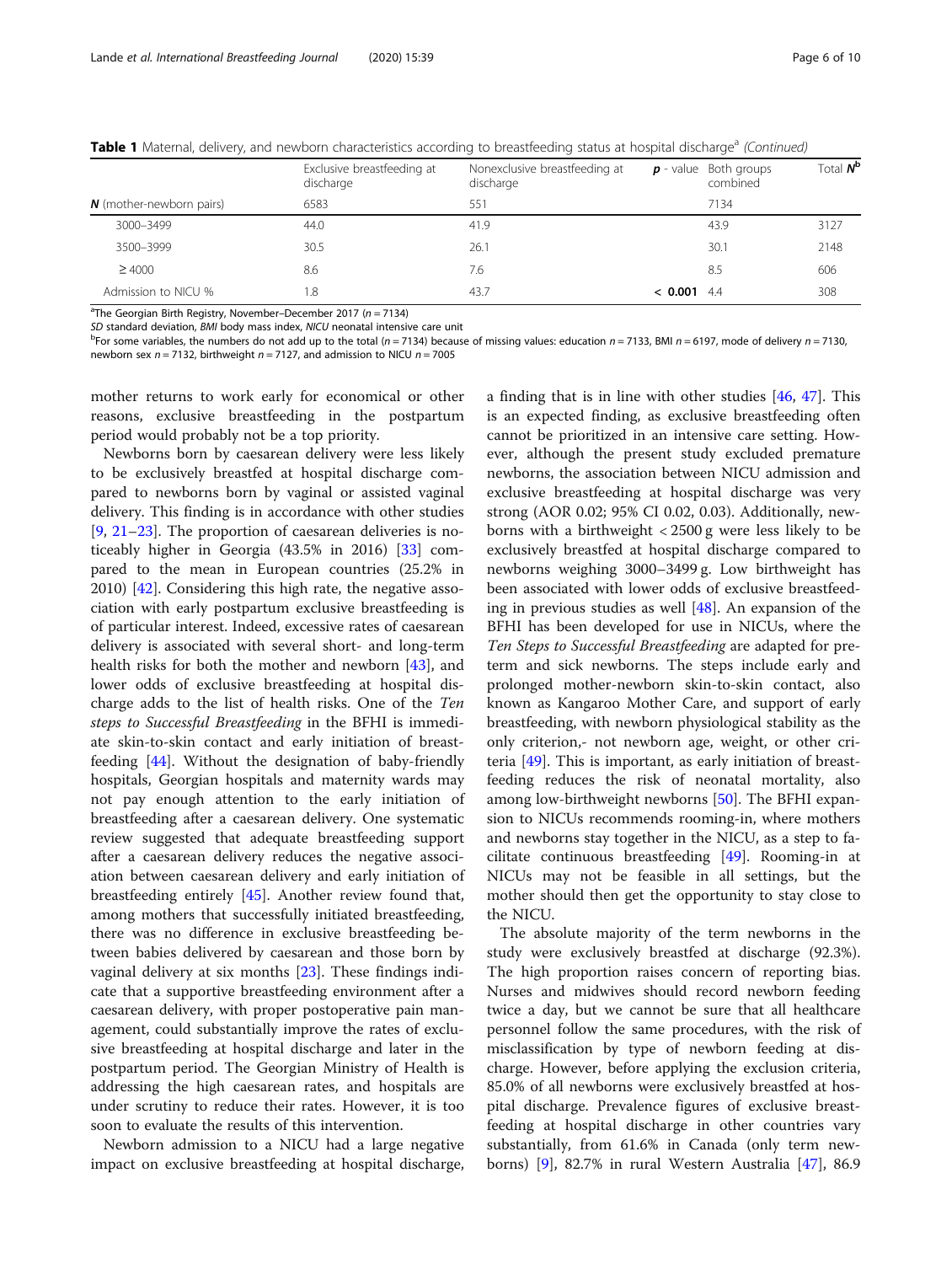#### <span id="page-6-0"></span>Table 2 Odds ratios with 95% confidence intervals of exclusive breastfeeding at hospital discharge<sup>a</sup>

|                                          | Univariable analysis <sup>b</sup> | Multivariable analysis <sup>c</sup> |  |
|------------------------------------------|-----------------------------------|-------------------------------------|--|
| Mother's age at delivery in years        | 0.97 [0.96, 0.98]                 | 0.98 [0.96, 1.00]                   |  |
| Marital status                           |                                   |                                     |  |
| Single                                   | 1.26 [0.96, 1.69]                 |                                     |  |
| Married                                  | Reference                         |                                     |  |
| Unknown                                  | 1.17 [0.97, 1.41]                 |                                     |  |
| Education level                          |                                   |                                     |  |
| Secondary school or less                 | Reference                         | Reference                           |  |
| Higher education                         | 0.66 [0.55, 0.79]                 | 0.75 [0.59, 0.97]                   |  |
| Unknown                                  | 1.20 [0.84, 1.77]                 | 1.28 [0.82, 2.09]                   |  |
| BMI in kg/m <sup>2</sup>                 |                                   |                                     |  |
| < 18.5                                   | 1.06 [0.74, 1.56]                 |                                     |  |
| $18.5 - < 25$                            | Reference                         |                                     |  |
| $25 - < 30$                              | 1.06 [0.84, 1.36]                 |                                     |  |
| $\geq 30$                                | 0.77 [0.58, 1.03]                 |                                     |  |
| Parity                                   |                                   |                                     |  |
| $\circ$                                  | Reference                         | Reference                           |  |
| 1                                        | 1.28 [1.04, 1.56]                 | 1.13 [0.86, 1.47]                   |  |
| $\overline{2}$                           | 1.01 [0.80, 1.30]                 | 0.89 [0.64, 1.26]                   |  |
| $\geq$ 3                                 | $0.81$ $[0.56, 1.18]$             | 0.81 [0.49, 1.37]                   |  |
| In vitro fertilization for current birth | 0.72 [0.31, 2.08]                 |                                     |  |
| Mode of delivery                         |                                   |                                     |  |
| Vaginal delivery                         | Reference                         | Reference                           |  |
| Caesarean delivery                       | $0.61$ [0.52, 0.73]               | $0.47$ [0.37, 0.60]                 |  |
| Maternal intrapartum complications       | $0.88$ $[0.61, 1.32]$             |                                     |  |
| Newborn sex                              |                                   |                                     |  |
| Female                                   | Reference                         |                                     |  |
| Male                                     | 1.02 [0.85, 1.21]                 |                                     |  |
| Birthweight in g                         |                                   |                                     |  |
| < 2500                                   | $0.28$ [0.18, .44]                | $0.51$ [0.27, 0.97]                 |  |
| 2500-2999                                | $0.76$ [0.60, 0.97]               | $0.83$ $[0.61, 1.14]$               |  |
| 3000-3499                                | Reference                         | Reference                           |  |
| 3500-3999                                | 1.11 [0.90, 1.38]                 | 1.17 [0.88, 1.55]                   |  |
| $\geq 4000$                              | 1.07 [0.77, 1.53]                 | 1.18 [0.78, 1.86]                   |  |
| Admission to NICU                        | $0.02$ [0.02, 0.03]               | $0.02$ [0.02, 0.03]                 |  |

 $^{\circ}$ The Georgian Birth Registry, November–December 2017 (n = 7134)

BMI body mass index, NICU neonatal intensive care unit

<sup>b</sup>Complete case analysis: education level  $n = 7133$ , BMI  $n = 6197$ , mode of delivery  $n = 7130$ , newborn sex  $n = 7132$ , birthweight  $n = 7127$ , and admission to NICU *n* = 7005<br><sup>c</sup>Complete case analysis: *n* = 6993

 $-93.1\%$  in the Czech Republic  $[51]$  $[51]$ , to  $93.5\%$  in rural China (only healthy singletons) [[52\]](#page-9-0). The prevalence figures from other countries support the plausibility of the high proportion of exclusive breastfeeding we observed in Georgia. Although it is previously reported a lower prevalence of breastfeeding in Georgia [\[29,](#page-9-0) [31](#page-9-0), [32](#page-9-0)], the data are 10–15 years old and based on surveys.

Furthermore, the data are not directly comparable as the surveys display the initiation and duration of exclusive breastfeeding. The rate of exclusive breastfeeding is likely much lower at 4–6 months, because the majority of mothers have returned to work or studies. A pilot follow-up program (up to 6 months) in the GBR was launched in 2019 in the region of Ajara in West Georgia.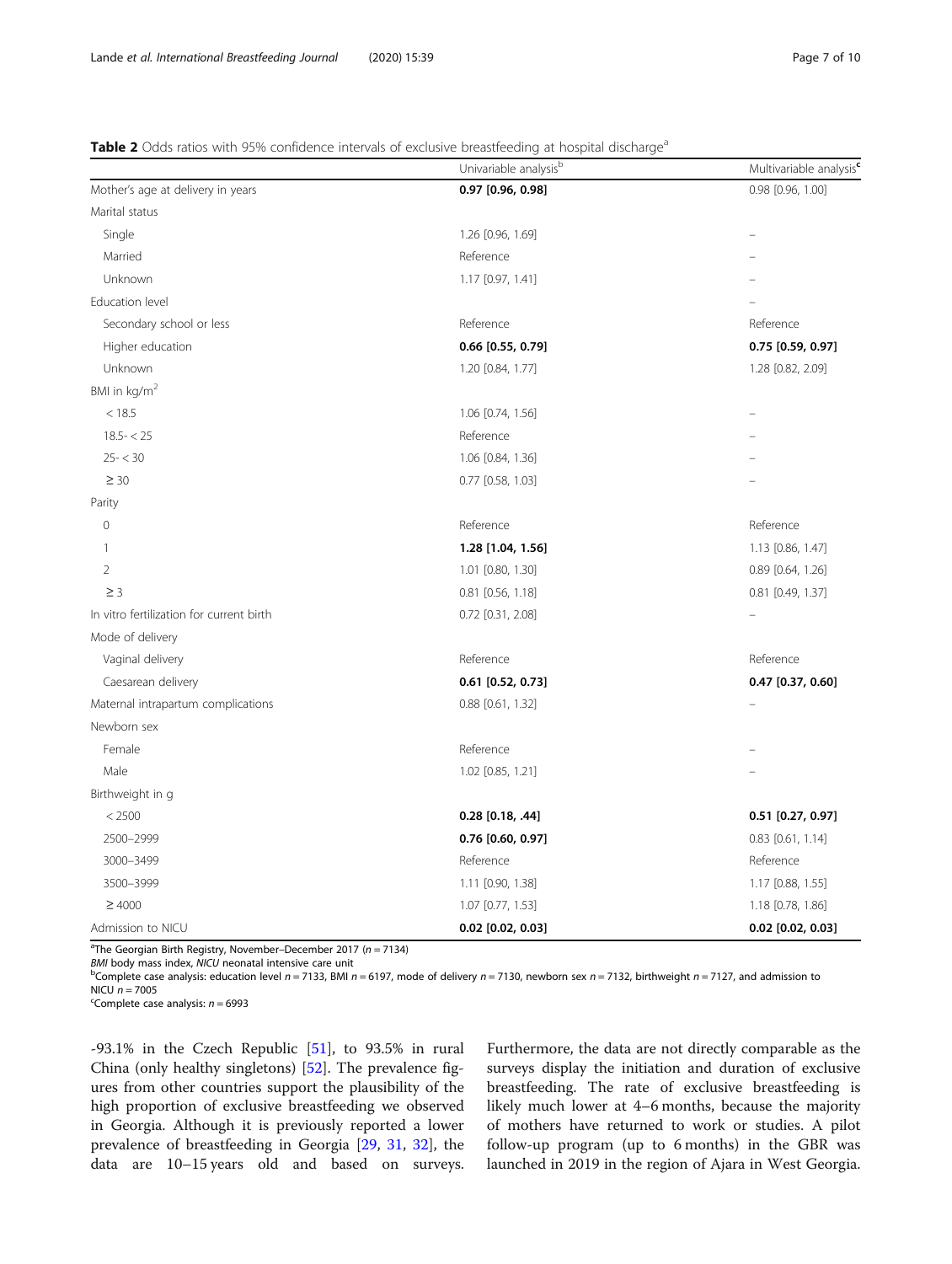When this program is expanded, we will be able to conduct a follow-up study on the duration and potential obstacles of breastfeeding after hospital discharge.

The GBR was launched in 2016, and it takes time to establish good practices for proper reporting [\[33\]](#page-9-0). This is evident for some variables, for instance maternal intrapartum complications. Even though the variable merged several complications the mother may experience during delivery, the prevalence of these complications was low (total 4.9%), indicating a considerable underreporting of complications in the GBR. This underreporting can mask a potential effect of maternal intrapartum complications on exclusive breastfeeding at hospital discharge. Additionally, data are entered into the GBR by maternity wards all over the country, indicating that the healthcare personnel have different training in how to assess certain maternal and newborn conditions. The variable maternal intrapartum complications are particularly exposed, because many of the complications included in the variable are based on the judgement of the healthcare personnel attending the birth. Registry data is also vulnerable to data entry errors. Both of these problems could potentially introduce bias, but we do not know to what extent. Data on the validity of the variables in the GBR are still not available, hence the findings should be interpreted with some caution.

#### Strengths and limitations

The GBR collects information on the absolute majority of births in Georgia, and participation in the registry is mandatory by law. The study population was limited to the two last months of 2017 because of structural changes in GBR variables, which were completed in late October of 2017. Selected variables (mother's age, education level, BMI and mode of delivery) were compared between the study population before exclusions and total births in 2017. Based on these comparisons, there are no significant differences (< 1.5%) between the study sample and total births in 2017, thus the study sample is representative. Data from 2018 were not available at the time of submission.

Even though the study comprised a relatively large sample size  $(n = 7134)$ , the number of newborns who were not exclusively breastfed at hospital discharge was small ( $n = 551$ ) compared to those who were ( $n = 6583$ ). This may have led to larger CIs than if the groups had been more equal in size or if the sample size had been bigger. The study adjusted for several confounders, but not for gestational age. Even though the study population only consisted of newborns at term, important differences between gestational age of  $37^{+0}$  weeks and  $41^{+6}$ weeks could still exist. In particular, gestational age is closely interlinked with the newborn factors birthweight and admission to NICU, and including gestational age as a confounder would likely have rendered these estimates more conservative than the presented results.

Several studies suggest a difference in breastfeeding outcomes between emergency and elective caesarean delivery [\[9](#page-8-0), [23](#page-8-0), [53](#page-9-0)]. However, these subgroups were not included in the study because of possible misclassification in favor of emergency deliveries in the GBR. In the initial population, 30.8% of all births were emergency caesarean deliveries and 14.3% were elective caesarean deliveries (data not shown). In comparison, the median proportion of emergency caesarean deliveries was 12.9% and for elective caesarean deliveries 10.7% in an aggregated study of European countries [[42\]](#page-9-0). Had reliable data been available, separating the caesarean deliveries into elective and emergency would be important, as it would allow the adjustment for related variables like in vitro fertilization, maternal intrapartum complications, and birthweight.

Of the 8159 newborns in the initial study population, 135 were excluded due to missing or unknown breastfeeding status at hospital discharge. Compared to the study sample ( $n = 7134$ ), these excluded newborns experienced a higher proportion of caesarean delivery and admission to NICU, both of which were factors associated with nonexclusive breastfeeding at hospital discharge. This suggests that there was a higher proportion of newborns who were not exclusively breastfed at discharge in the excluded cases. Hence, missing information on the main outcome variable could have led to an underestimation of the ORs for caesarean delivery and admission to NICU. Some of the included predictor variables had missing data; however, all variables had less than 0.1% missing, except for BMI with 13.1% missing. The cases with missing maternal BMI were compared with the included cases, and they did not differ significantly. Thus, the assumption is that the exclusion of these cases did not bias the effect estimates.

#### Conclusions

To the authors' knowledge, this is the first time exclusive breastfeeding at hospital discharge have been studied in Georgia, and certainly for the first time using national birth registry data. The study identified several factors associated with nonexclusive breastfeeding at hospital discharge in Georgia in term newborns: maternal higher education, caesarean delivery, low birthweight and admission to NICU after delivery. Potential steps to increase rates of exclusive breastfeeding are a reintroduction of the Baby-Friendly Hospital Initiative, reducing the high caesarean delivery rates in Georgia, as well as strengthening the length and economical support of the maternity leave. These findings will be valuable for national health authorities when setting new priorities in maternal and child health, as well as for non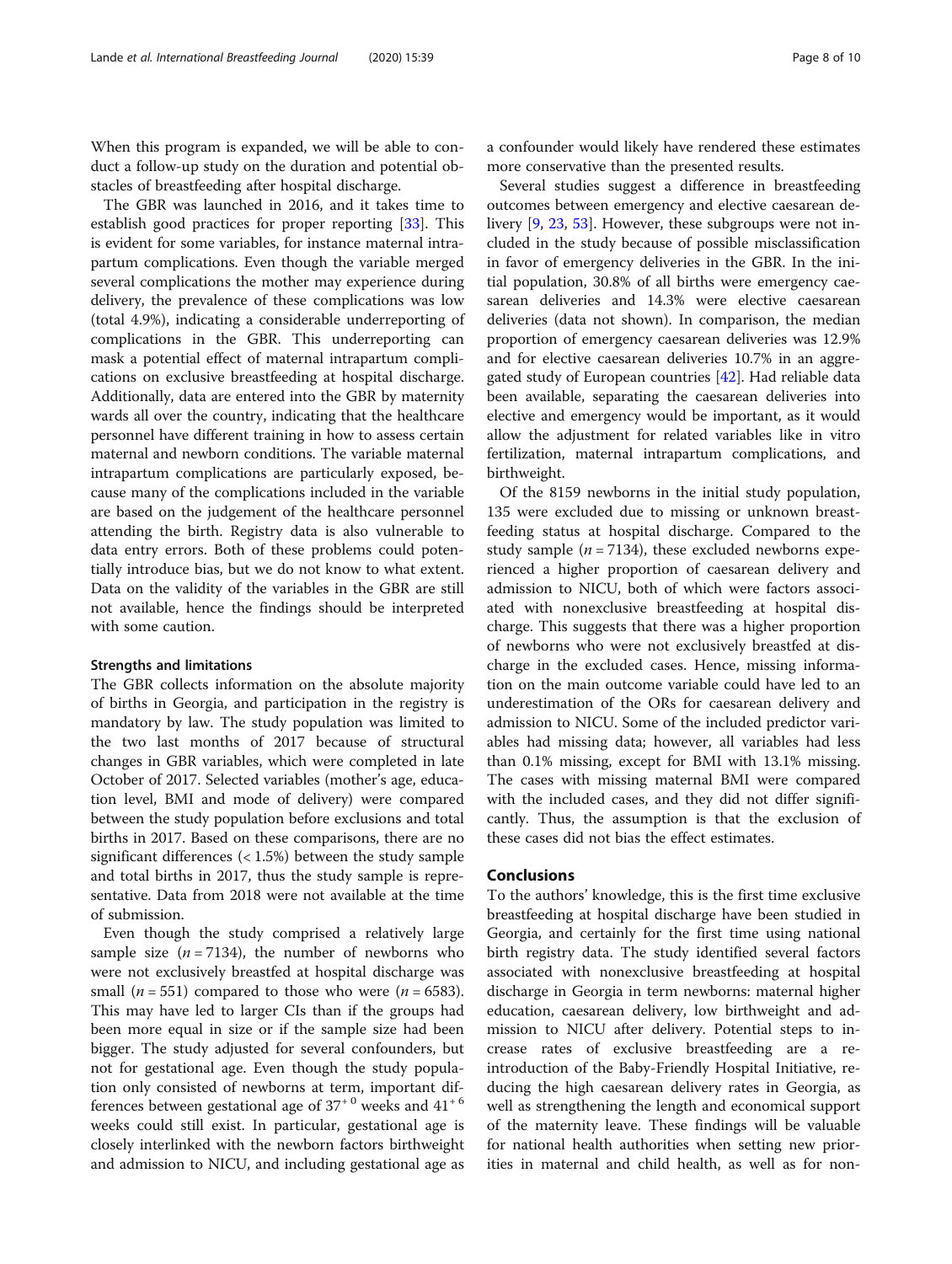<span id="page-8-0"></span>governmental organizations working with breastfeeding dyads. Hopefully, the findings will increase awareness about breastfeeding in maternity wards and hospitals all over Georgia. The results could have validity in countries with high rates of caesarean delivery and similar health system structures as in Georgia.

#### Abbreviations

BFHI: Baby-Friendly Hospital Initiative; GBR: Georgian Birth Registry; HIV: Human immunodeficiency virus; NICU: Neonatal Intensive Care Unit; WHO: World Health Organization

#### Acknowledgements

We are thankful to the administration of the Georgian Birth Registry (GBR), the National Centre for Disease Control and Public Health (NCDC), Tbilisi, and everyone else involved in the GBR. Thanks to Charlotta Rylander, UiT The Arctic University of Norway, Tamar Ugulava, United Nations Children's Fund Georgia, and PhD-students Tinatin Manjavidze and Natia Skhvitaridze at UiT The Arctic University of Norway.

#### Authors' contributions

MSL wrote the manuscript and performed the statistical analyses. IHN and EEA supervised the statistical analyses and revised the manuscript. All authors read and approved the final manuscript.

#### Funding

This work is fully supported by UiT The Arctic University of Norway through the Georgian – Norwegian Collaborative in Public Health project. This project is in turn funded by the Norwegian Agency for International Cooperation and Quality in Higher Education.

#### Availability of data and materials

The National Centre for Disease Control and Public Health (NCDC), Tbilisi, provides data storage, administration, and quality control of the GBR. The datasets generated and analyzed during the current study are not publicly available without a written application and acceptance by NCDC.

#### Ethics approval and consent to participate

Submission of data to the GBR is mandatory by law for pregnant women in Georgia. The dataset was completely anonymized before analysis. The National Center for Disease Control and Public Health Institutional Review Board in Georgia has approved the study - protocol (IRB # 2017–010 31.03.2017). In addition, the Regional Committee for Medical and Health Research Ethics (REC) of Northern Norway concluded that no permission from them is necessary (2017/404/REK Nord). In addition, the legal department at UiT the Arctic University of Norway has concluded that no further permissions from the National Centre for Research Data were needed.

#### Consent for publication Not applicable.

# Competing interests

The authors declare that they have no competing interests.

#### Received: 7 April 2019 Accepted: 6 May 2020 Published online: 13 May 2020

#### References

- 1. World Health Organization. Global strategy for infant and young child feeding. Geneva: World Health Organization; 2003. [http://www.who.int/](http://www.who.int/nutrition/publications/infantfeeding/9241562218/en/) [nutrition/publications/infantfeeding/9241562218/en/](http://www.who.int/nutrition/publications/infantfeeding/9241562218/en/). Accessed 07 Nov 2017.
- 2. World Health Organization. Guideline: protecting, promoting and supporting breastfeeding in facilities providing maternity and newborn services. 2017 [[http://www.who.int/nutrition/publications/guidelines/](http://www.who.int/nutrition/publications/guidelines/breastfeeding-facilities-maternity-newborn/en/) [breastfeeding-facilities-maternity-newborn/en/](http://www.who.int/nutrition/publications/guidelines/breastfeeding-facilities-maternity-newborn/en/). Accessed 7 Nov 2017.
- Victora CG, Bahl R, Barros AJD, França GVA, Horton S, Krasevec J, et al. Breastfeeding in the 21st century: epidemiology, mechanisms, and lifelong effect. Lancet. 2016;387(10017):475–90.
- 4. Chowdhury R, Sinha B, Sankar MJ, Taneja S, Bhandari N, Rollins N, et al. Breastfeeding and maternal health outcomes: a systematic review and meta-analysis. Acta Paediatr. 2015;104(467):96–113.
- Horta BL, Victora CG, World Health Organization. Short-term effects of breastfeeding: a systematic review on the benefits of breastfeeding on diarrhoea and pneumonia mortality. Geneva: World Health Organization; 2013. <https://apps.who.int/iris/handle/10665/95585>. Accessed 7 Nov 2017.
- 6. Kramer MS, Kakuma R. Optimal duration of exclusive breastfeeding. Cochrane Database Syst Rev. 2012;15(8):Cd003517..
- 7. Horta BL, Loret de Mola C, Victora CG. Long-term consequences of breastfeeding on cholesterol, obesity, systolic blood pressure and type 2 diabetes: a systematic review and meta-analysis. Acta Paediatr. 2015; 104(S467):30–7.
- 8. Yan J, Liu L, Zhu Y, Huang G, Wang PP. The association between breastfeeding and childhood obesity: a meta-analysis. BMC Public Health. 2014;14:1267.
- 9. McDonald SD, Pullenayegum E, Chapman B, Vera C, Giglia L, Fusch C, et al. Prevalence and predictors of exclusive breastfeeding at hospital discharge. Obstet Gynecol. 2012;119(6):1171–9.
- 10. Bjorset VK, Helle C, Hillesund ER, Overby NC. Socio-economic status and maternal BMI are associated with duration of breast-feeding of Norwegian infants. Public Health Nutr. 2018:1–9.
- 11. Kristiansen AL, Lande B, Overby NC, Andersen LF. Factors associated with exclusive breast-feeding and breast-feeding in Norway. Public Health Nutr. 2010;13(12):2087–96.
- 12. Kohlhuber M, Rebhan B, Schwegler U, Koletzko B, Fromme H. Breastfeeding rates and duration in Germany: a bavarian cohort study. Br J Nutr. 2008;99: 1127–32.
- 13. van Rossem L, Oenema A, Steegers EA, Moll HA, Jaddoe VW, Hofman A, et al. Are starting and continuing breastfeeding related to educational background? The generation R study. Pediatrics. 2009;123(6):e1017–27.
- 14. Vassilaki M, Chatzi L, Bagkeris E, Papadopoulou E, Karachaliou M, Koutis A, et al. Smoking and caesarean deliveries: major negative predictors for breastfeeding in the mother-child cohort in Crete, Greece (Rhea study). Matern Child Nutr. 2014;10(3):335–46.
- 15. Kasahun AW, Wako WG, Gebere MW, Neima GH. Predictors of exclusive breastfeeding duration among 6-12 month aged children in gurage zone, South Ethiopia: a survival analysis. Int Breastfeed J. 2016;12:20.
- 16. Hossain M, Islam A, Kamarul T, Hossain G. Exclusive breastfeeding practice during first six months of an infant's life in Bangladesh: a country based cross-sectional study. BMC Pediatr. 2018;18(1):93.
- 17. Hazir T, Akram DS, Nisar YB, Kazmi N, Agho KE, Abbasi S, et al. Determinants of suboptimal breast-feeding practices in Pakistan. Public Health Nutr. 2013; 16(4):659–72.
- 18. El-Gilany AH, Shady E, Helal R. Exclusive breastfeeding in Al-Hassa, Saudi Arabia. Breastfeed Med. 2011;6(4):209–13.
- 19. Grjibovski AM, Yngve A, Bygren LO, Sjostrom M. Socio-demographic determinants of initiation and duration of breastfeeding in Northwest Russia. Acta Paediatr. 2005;94(5):588–94.
- 20. Vieira TO, Vieira GO, Giugliani ER, Mendes CM, Martins CC, Silva LR. Determinants of breastfeeding initiation within the first hour of life in a Brazilian population: cross-sectional study. BMC Public Health. 2010;10:760.
- 21. Kling DOI, Haile ZT, Francescon JOI, Chertok I. Association between method of delivery and exclusive breastfeeding at hospital discharge. J Am Osteopath Assoc. 2016;116(7):430–9.
- 22. Liu X, Zhang J, Liu Y, Li Y, Li Z. The association between cesarean delivery on maternal request and method of newborn feeding in China. PLoS One. 2012;7(5):e37336.
- 23. Prior E, Santhakumaran S, Gale C, Philipps LH, Modi N, Hyde MJ. Breastfeeding after cesarean delivery: a systematic review and meta-analysis of world literature. Am J Clin Nutr. 2012;95(5):1113–35.
- 24. Cato K, Sylven SM, Lindback J, Skalkidou A, Rubertsson C. Risk factors for exclusive breastfeeding lasting less than two months - identifying women in need of targeted breastfeeding support. PLoS One. 2017;12(6):e0179402.
- 25. Adugna B, Tadele H, Reta F, Berhan Y. Determinants of exclusive breastfeeding in infants less than six months of age in Hawassa, an urban setting, Ethiopia. Int Breastfeed J. 2017;12:45.
- 26. Human Development Report Office (HDRO), United Nations Development Programme (UNDP). Human development indices and indicators: 2018 statistical update. 2018 [[http://www.hdr.undp.org/sites/default/files/2018\\_](http://www.hdr.undp.org/sites/default/files/2018_human_development_statistical_update.pdf) [human\\_development\\_statistical\\_update.pdf](http://www.hdr.undp.org/sites/default/files/2018_human_development_statistical_update.pdf). Accessed 3 Nov 2017.